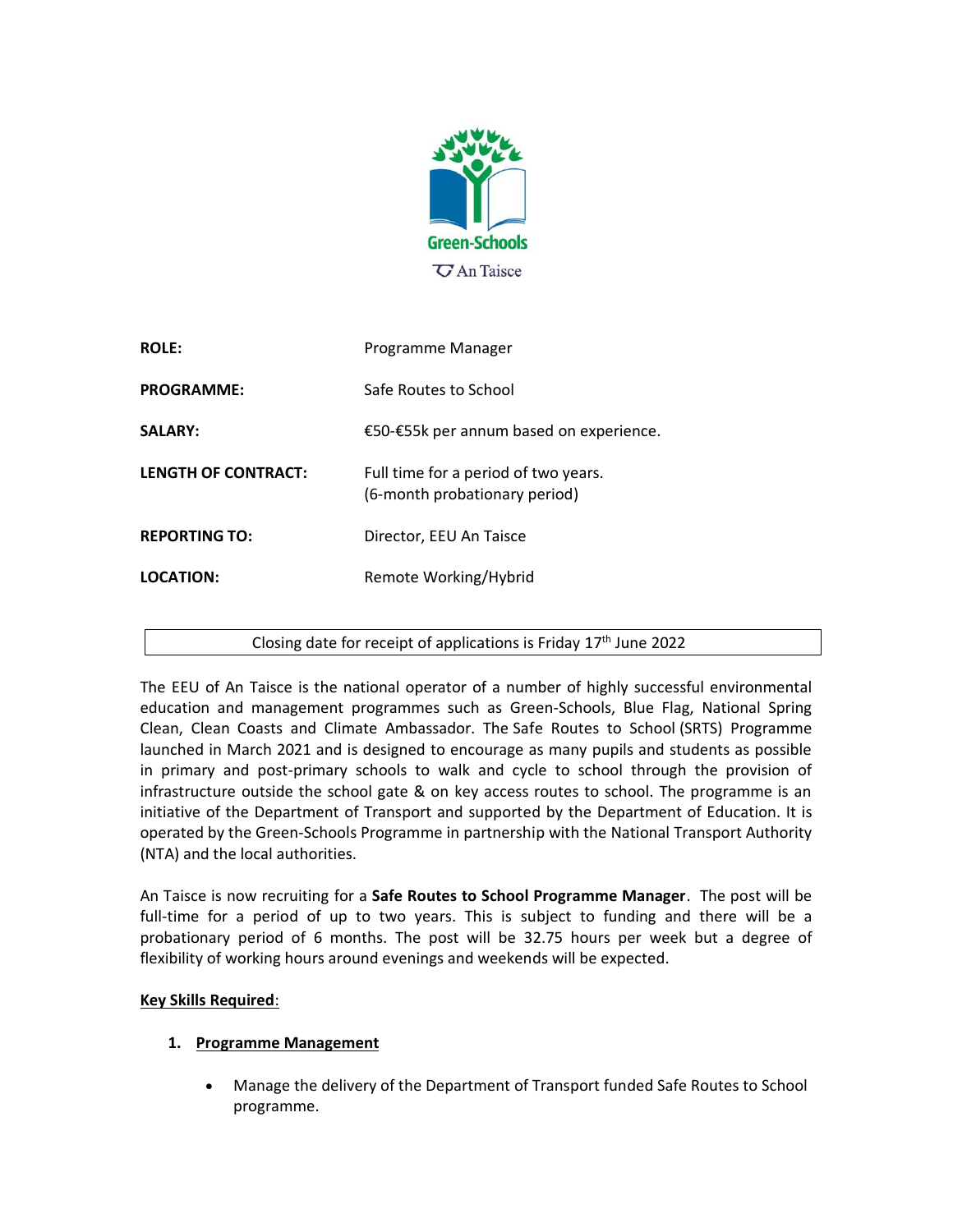- Manage the ongoing development of the programme to ensure it meets targets set by Government.
- Oversee budgeting of the programme up to €600k per annum.
- Oversee the delivery of Key Performance Indicators as agreed by government.
- Oversee the delivery of cycle parking up to the value of  $\epsilon$ 2million+ per annum.
- Liaise with key stakeholders from the Department of Transport, National Transport Authority and Local Authorities.
- Lead a multidisciplinary team (c.10) who work across the programme.
- Undertake periodic reviews of the programme to ensure all aspects are being delivered within budget.
- Ensure the programme is properly represented in communications to stakeholders.
- Represent the programme at key events and seek opportunities to showcase the programme nationally and internationally.

### **2. Team Leadership**

- Lead, manage and motivate a large multi-disciplinary team in multiple geographic locations.
- Communicate progress, ensuring all team members take accountability for programme delivery.
- Create a culture of continuous improvement so that the programme is innovative and continues to be relevant.
- Be an active member of the senior management team within the EEU, contributing to management meetings and decision making.
- Support the wider team by regularly organising online meetings, and bi-annual face to face meetings.
- Communicate, support and celebrate staff achievements.

### **3. Human Resources**

- Support the recruitment process for new staff.
- Manage the welcoming and onboarding of new staff to the team.
- Identify and provide opportunities for CPD training and professional development for staff.
- Liaise with fellow Programme Managers to identify opportunities for staff development and support.
- Conduct performance reviews and contribute to performance feedback for team members, in liaison with Team Leaders.
- Support the Senior Management Team when developing workplace policies and procedures.

## **4. Reporting**

- Oversee and review monthly reports for dissemination to the DOT and NTA.
- Provide information to key funders and partners as and when required.